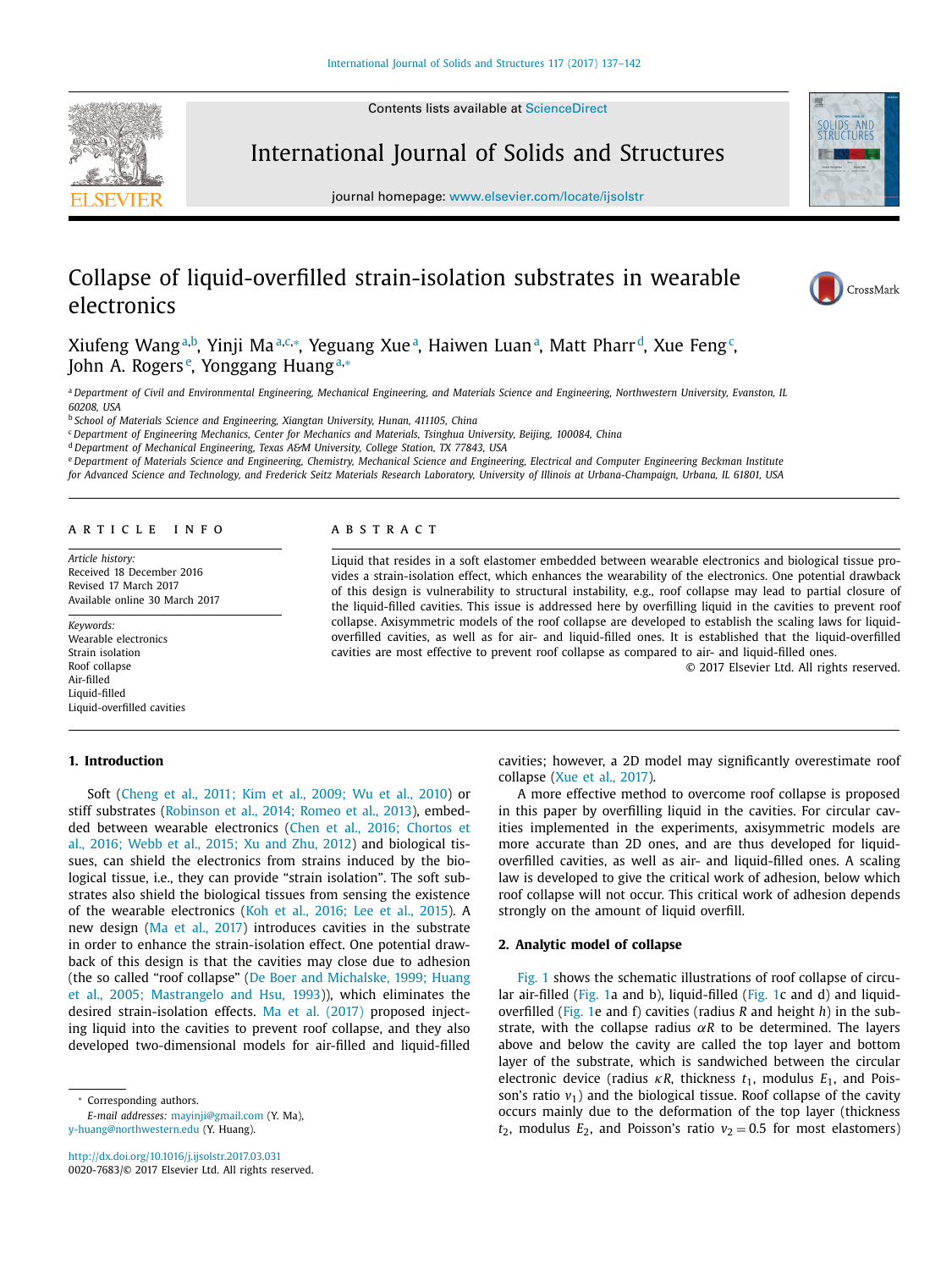<span id="page-1-0"></span>

Fig. 1. Cross-sectional schematic illustrations of (a, c, e) the circular cavities and (b, d, f) their collapsed states (a, b) filled with air, (c, d) filled with liquid, and (e, f) overfilled by liquid.

(Ma et al., [2017\)](#page-5-0). With the stress-free state (Fig. 1a and c) defined as the ground state (i.e., zero energy), the total potential energy due to roof collapse is [\(Huang](#page-5-0) et al., 2005)

$$
U_{total} = U_{deformation} - \pi \alpha^2 R^2 \gamma, \qquad (1)
$$

where *Udeformation* is the deformation energy of the top layer and the device (and the deformation energy of the bottom layer is neg-ligible (Ma et al., [2017\)](#page-5-0)), and  $\gamma$  is the work of adhesion between the top and bottom surfaces of the cavity. The device and top layer are modeled as plates because their thicknesses are much less than their radius,  $t_1 < R$  and  $t_2 < R$ . The normalized total potential energy in Eq.  $(1)$  then takes the form

$$
\frac{R^2U_{total}}{Dh^2} = \frac{R^2U_{deformation}}{Dh^2} - \pi\gamma'\alpha^2,\tag{2}
$$

where  $\gamma' = \gamma R^4/Dh^2$  is the normalized work of adhesion.

#### *2.1. Air-filled cavity*

The deflection *w* is -*h* in the collapsed region ( $0 \le \rho \le \alpha R$ , where  $\rho$  is the polar coordinate, Fig. 1a). For an air-filled cavity, the deflection *w* in the uncollapsed region ( $\alpha R < \rho \le R$ ) satisfies the equilibrium equation in polar coordinates [\(Blaauwendraad,](#page-5-0) 2010),

$$
\left(\frac{d^2}{d\rho^2} + \frac{1}{\rho} \frac{d}{d\rho}\right) \left(\frac{d^2}{d\rho^2} + \frac{1}{\rho} \frac{d}{d\rho}\right) w = 0.
$$
\n(3)

The boundary conditions are

$$
w|_{\rho=\alpha R}=-h,\t\t(4a)
$$

$$
\frac{dw}{d\rho}\big|_{\rho=\alpha R}=0,\tag{4b}
$$

$$
w|_{\rho=R}=0,\t\t(4c)
$$

$$
\frac{dw}{d\rho}\big|_{\rho=R} = 0. \tag{4d}
$$

The deformation energy in the collapsed region ( $0 \le \rho \le \alpha R$ ) is zero because its deflection keeps a constant  $(w == h)$ . Therefore, the deformation energy of the whole region (0  $\leq \rho \leq$ *R*) is obtained from *w* by the plate theory as (Timoshenko and [Woinowsky-Krieger,](#page-5-0) 1959)

$$
U_{deformation} = \int_{\alpha R}^{R} \left\{ D'_{11} \left[ \left( \frac{\partial^2 W}{\partial \rho^2} \right)^2 + \left( \frac{1}{\rho} \frac{\partial W}{\partial \rho} \right)^2 \right] + 2D'_{12} \frac{\partial^2 W}{\partial \rho^2} \left( \frac{1}{\rho} \frac{\partial W}{\partial \rho} \right) \right\} \rho \pi \, d\rho, \tag{5}
$$

where  $D'_{11}$  and  $D'_{12}$  are the bending stiffness;  $D'_{11} = D =$  $E_2 t_2^3/[12(1-v_2^2)]$  and  $D'_{12}=v_2D'_{11}$  ( $v_2=0.5$ ) for [Section](#page-0-0) 2 ( $\kappa R$  <  $\rho \le R$ ) in Fig. 1c that does not have the device (i.e., top layer only), and  $D'_{11} = mD$  and  $D'_{12} = \eta mD$  for [Section](#page-0-0) 1 ( $0 \le \rho \le \kappa R$ ) in Fig. 1c consisting of both the top layer and the device, with *m* and  $\eta$  given in terms of the plane-strain moduli  $\overline{E}_1 = E_1/(1 - v_1^2)$ and  $\overline{E}_2 = E_2/(1 - v_2^2)$  as [\(Daniel](#page-5-0) et al., 1994) (See [Appendix](#page-5-0) A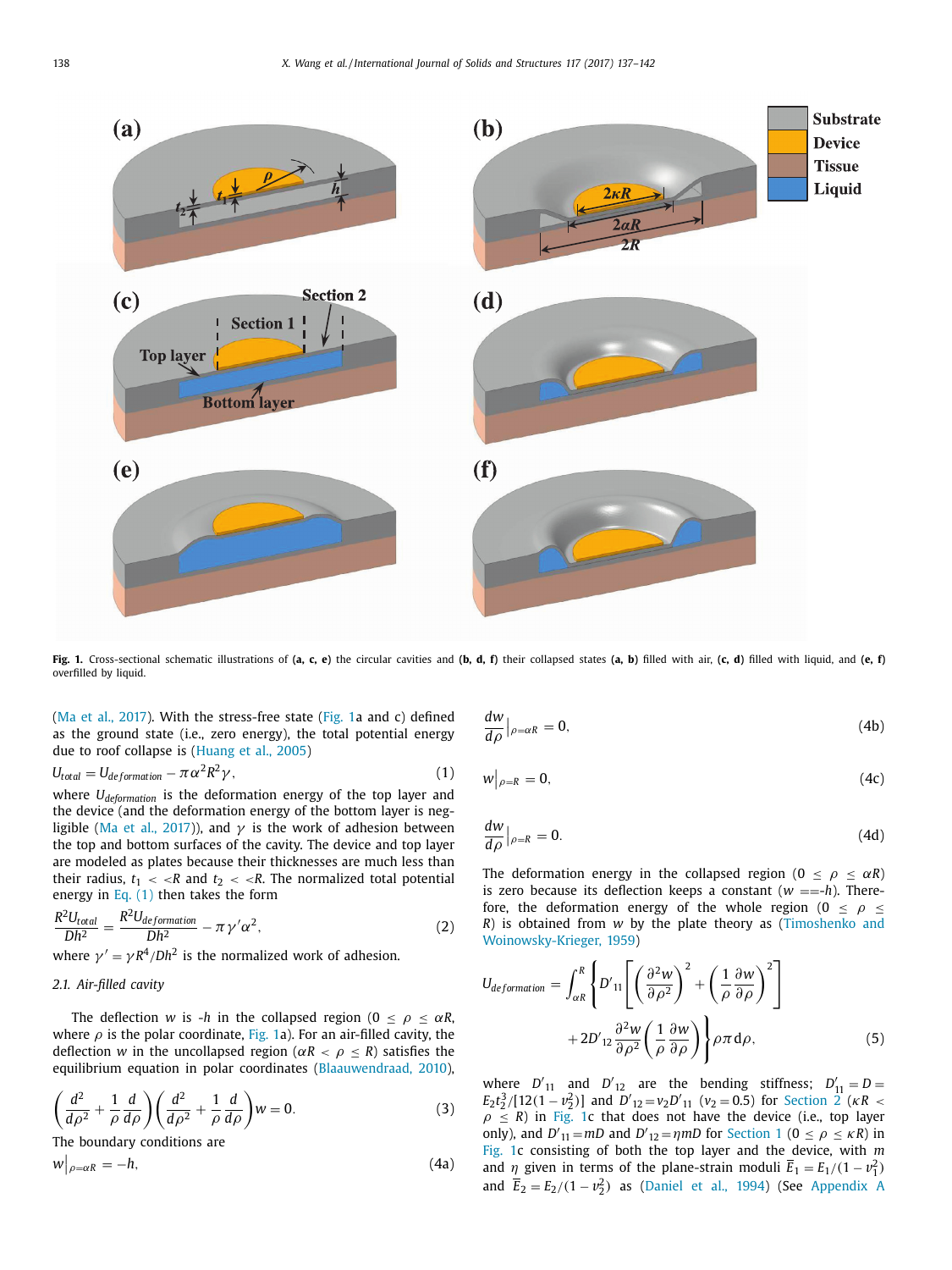<span id="page-2-0"></span>

**Fig. 2.** (a) Normalized total potential energy  $[R^2U_{total}/(Dh^2)]$  versus normalized collapse radius ( $\alpha$ ) when the device radius is less than the collapse radius ( $\kappa < \alpha$ ) for several normalized works of adhesion (γ ) for air- and liquid-filled cavities. **(b)** Comparison between collapse model (non-shaded and shaded regions for no collapse and collapse) and experimental results (solid and hollow symbols for no collapse and collapse). (For interpretation of the references to color in this figure legend, the reader is referred to the web version of this article.)

for details)  
\n
$$
m = \frac{\left(t_1^2 \overline{E}_1 - t_2^2 \overline{E}_2\right)^2 + 4t_1 t_2 (t_1 + t_2)^2 \overline{E}_1 \overline{E}_2}{t_2^3 \overline{E}_2 (t_1 \overline{E}_1 + t_2 \overline{E}_2)},
$$
\n(6a)

$$
\eta = \frac{\left(t_1^2 \overline{E}_1 v_1 + t_2^2 \overline{E}_2 v_2\right) \left(t_1 \overline{E}_1 + t_2 \overline{E}_2\right)^2 + 3t_1 t_2 (t_1 + t_2)^2 \overline{E}_1 \overline{E}_2 \left(t_1 \overline{E}_1 v_2 + t_2 \overline{E}_2 v_1\right)}{\left(t_1 \overline{E}_1 + t_2 \overline{E}_2\right) \left(t_1^2 \overline{E}_1 - t_2^2 \overline{E}_2\right)^2 + 4t_1 t_2 (t_1 + t_2)^2 \overline{E}_1 \overline{E}_2}.
$$
\n(6b)

Two separate scenarios are considered.

(i) The collapse radius is larger than the device radius ( $\alpha > \kappa$ ). In the uncollapsed region the solution of [Eqs.](#page-1-0)  $(3)$  and  $(4)$  is

$$
w = -h \frac{(1 - \alpha^2) \left(1 - \frac{\rho^2}{R^2}\right) + 2 \frac{\rho^2}{R^2} \ln \frac{\rho}{R} + 2\alpha^2 \left[\frac{\rho^2}{R^2} \ln \frac{\alpha R}{\rho} - \left(1 + 2 \ln \frac{\rho}{R}\right) \ln \alpha\right]}{(1 - \alpha^2)^2 - 4\alpha^2 (\ln \alpha)^2}.
$$
\n(7)

Its substitution into [Eq.](#page-1-0)  $(5)$  gives the deformation energy

$$
U_{deformation} = \frac{Dh^2}{R^2} \frac{8\pi (1 - \alpha^2)}{(1 - \alpha^2)^2 - 4\alpha^2 (\ln \alpha)^2}.
$$
 (8)

Here the elastic properties and thickness of the device do not appear because the device remains flat over the collapsed region, i.e., it does not deform. Therefore the normalized total potential energy in [Eq.](#page-1-0) (2) depends only on  $\alpha$ , and is shown by the solid black lines in Fig. 2 for three normalized work of adhesion  $\gamma' = 0$ , 248 and 3098. These three curves converge to  $R^2U_{total}/(Dh^2) = 8\pi$ at  $\alpha = 0$ , which represents the collapse state with a single point



Fig. 3. Normalized collapse radius ( $\alpha$ ) versus normalized work of adhesion ( $\gamma'$ ) when the device radius is less than the collapse radius ( $\kappa < \alpha$ ).

contact between top and bottom layers. The curve for  $v' = 0$  increases monotonically, which suggests no collapse if there is no adhesion. As  $\gamma'$  increases, the curve (e.g., for  $\gamma' = 248$ ) displays a local minimum, which corresponds to roof collapse, and the collapse radius is  $\alpha R$  at this minimum. For  $\nu' < 248$ , the minimum total potential energy is positive, which is larger than zero for the ground state of no collapse and no deformation such that roof collapse is not stable, and will spring back to the uncollapsed state upon disturbance. Zero minimum total potential energy for  $\gamma' = 248$ , together with the monotonicity of minimum total potential energy with  $\gamma'$  from [Eq.](#page-1-0) 2, shows that for  $\gamma' < 248$ , the minimum total potential energy is positive, which is larger than zero for the ground state of no collapse and no deformation such that roof collapse is not stable, and will spring back to the uncollapsed state upon disturbance. Only for  $\gamma$  > 248 the minimum total potential energy is negative, and roof collapse becomes stable. The critical normalized work of adhesion governing the collapse is  $\gamma c = 248$ . This critical normalized work of adhesion is obtained using the plate theory, which requires  $t_2 < *R*$ . The experimental results (Xue et al., [2017;](#page-5-0) Ma et al., 2017) satisfying  $R/t_2 \ge 10$  are compared with the collapse model [Xue et al.'s [\(2017\)](#page-5-0) experiments had the same thickness for the top and bottom layers. Therefore its work of adhesion is scaled by 0.5 in order to compare with the collapse model for a single (top) layer]. Fig. 2b gives the normalized work of adhesion with several *R*,  $t_2$  and *h* for air-filled cavity in PDMS or Ecoflex (work of adhesion:  $\sim$  40 mJ/m<sup>2</sup>) determined from the literatures (Xue et al., [2017;](#page-5-0) Ma et al., 2017), which agrees well with  $\gamma'$ <sub>c</sub> = 248. Fig. 3 shows the collapse radius versus the normalized work of adhesion  $\gamma'$ . It starts from the point ( $\gamma' = 248$ ,  $\alpha = 0.37$ ) and increases with  $\gamma'$ . The requirement of the collapse radius being larger than the device radius ( $\alpha > \kappa$ ) for this section means that *κ* should be lower than the curve in Fig. 3 for  $\gamma' > \gamma'_{c} = 248$ , or any  $\kappa$  (<1) for  $\gamma' < \gamma'_{c} = 248$ , as denoted by the non-shaded region in Fig. 3.

## (ii) The collapse radius is smaller than the device radius

 $(\alpha \leq \kappa)$ . For the device radius larger than the critical radius of collapse in Fig. 3, roof collapse depends on the device elastic properties and thickness because the device is bent in the uncollapsed region. The continuity conditions across the junction between [Sections](#page-0-0) 1 and [2](#page-0-0) are

$$
[w]\big|_{\rho=\kappa R}=0,\tag{9a}
$$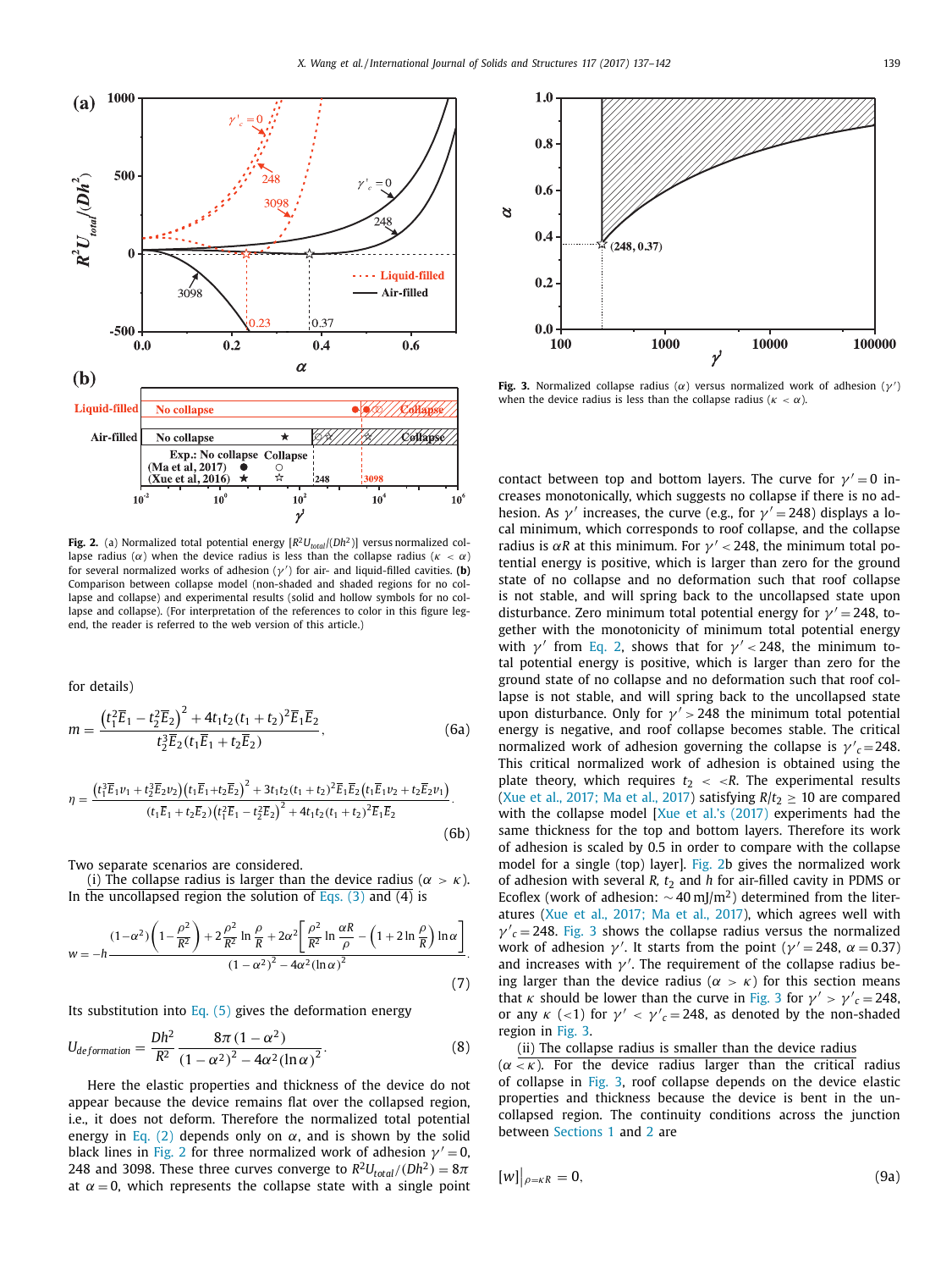<span id="page-3-0"></span>

Fig. 4. Critical normalized work of adhesion  $(\gamma_c)$  versus normalized device radius  $(\kappa)$  for (a) air-filled cavities (with  $m = \infty$ , 15, 10, 5 and 1 and  $\eta = 0$  and 0.5), (b) air-and liquid-filled cavities (with  $m = \infty$ , 10, 5 and 1 and  $\eta = 0.5$ ), and (c) air-, liquid-filled and liquid-overfilled cavities ( $m = \infty$ ).

$$
\left[\frac{dw}{d\rho}\right]|_{\rho=\kappa R}=0,\tag{9b}
$$

$$
[m_{\rho\rho}]\big|_{\rho=\kappa R}=0,\tag{9c}
$$

$$
[S]\big|_{\rho=\kappa R}=0,\tag{9d}
$$

where  $[u]=u^+ - u^-$  represents the jump of *u*,  $m_{\rho\rho} =$  $-D'_{11}(d^2w/d\rho^2) - (D'_{12}/\rho)(dw/d\rho)$  and  $S = -D'_{11}[(d^3w/d\rho^3) +$  $(1/\rho)(d^2w/d\rho^2) - (1/\rho^2)(dw/d\rho)$ ] are the moment and shear force, respectively. Substitution of *w* obtained from [Eqs.](#page-1-0) (3), (4) and (9) into [Eq.](#page-1-0) (5) gives the deformation energy. Minimization of the total potential energy in [Eq.](#page-1-0) (2) with respect to  $\alpha$  determines the collapsed state. The critical normalized work of adhesion  $\gamma c$ is then obtained by setting the minimum total potential energy to be zero, and it depends on *m*,  $\eta$  and  $\kappa$ , i.e.,  $\gamma'_{c} = f(m, \eta, \kappa)$ . Fig. 4a shows  $\gamma'$ <sub>c</sub> versus  $\kappa$  for  $\eta = 0$  and 0.5 and several values of *m*, where  $m = 1$  represents the top layer only (i.e., no device).

The limit  $m \rightarrow \infty$  corresponds to a rigid device, for which  $\eta$  disappears in the analysis, i.e.,  $\gamma'_{c} = f(\kappa)$ . For  $\kappa < 0.37$  (i.e., the smallest normalized collapse radius in [Fig.](#page-2-0) 3), the device is never bent, therefore  $\gamma'_{c} = 248$ . For  $\kappa > 0.37$ , it is shown in [Appendix](#page-5-0) B that, at the critical state corresponding to  $\gamma'$ <sub>c</sub>, the collapse radius is the identical to the device radius, i.e.,  $\alpha = \kappa$ . Its substitution into [Eq.](#page-2-0) (8) gives the deformation energy  $U_{deformation} = \frac{Dh^2}{R^2} \frac{8\pi(1-\kappa^2)}{(1-\kappa^2)^2-4\kappa^2(R)}$  $\frac{8\pi(1-\kappa^{2})}{(1-\kappa^{2})^{2}-4\kappa^{2}(\ln\kappa)^{2}}$  at the critical state corresponding to  $\gamma'$ <sub>c</sub>. The critical normalized work of adhesion  $\gamma'$ <sub>c</sub> is then obtained by setting the minimum total potential energy to be zero as

$$
\gamma_c' = f(\kappa) = \begin{cases}\n248 \left(\kappa < 0.37\right) \\
8(1 - \kappa^2) \\
\kappa^2 \left[ (1 - \kappa^2)^2 - 4\kappa^2 (\ln \kappa)^2 \right] \left(\kappa > 0.37\right),\n\end{cases}\n\tag{10}
$$

which is also shown in Fig. 4a. It should be pointed out that, for all practical applications, the simple equation above is accurate because all curves with finite *m* merge into the one for the rigid device  $(m \rightarrow \infty)$  in Fig. 4a. For example, for a 100-µm-thick silicon device  $(E_1 = 130 \text{ GPa}$  and  $v_1 = 0.27)$  with a normalized radius  $\kappa = 2/3$ , Eq. (10) is accurate if the top layer is thinner than 15 mm for Ecoflex ( $E_2$ =60 kPa and  $v_2$ =0.5), or 6 mm for PDMS ( $E_2$ =1 MPa and  $v_2$  = 0.5). For a 100 nm-thick silicon device with  $\kappa = 2/3$ , these upper limits scale down proportionally to 15 μm for Ecoflex and 6 μm for PDMS.

#### *2.2. Liquid-filled cavity*

A cavity filled with liquid helps to prevent collapse (Ma et al., 2017). For a [liquid-filled](#page-5-0) cavity, the boundary condition (4) and continuity condition  $(9)$  still hold, but the equilibrium [Eq.](#page-1-0)  $(3)$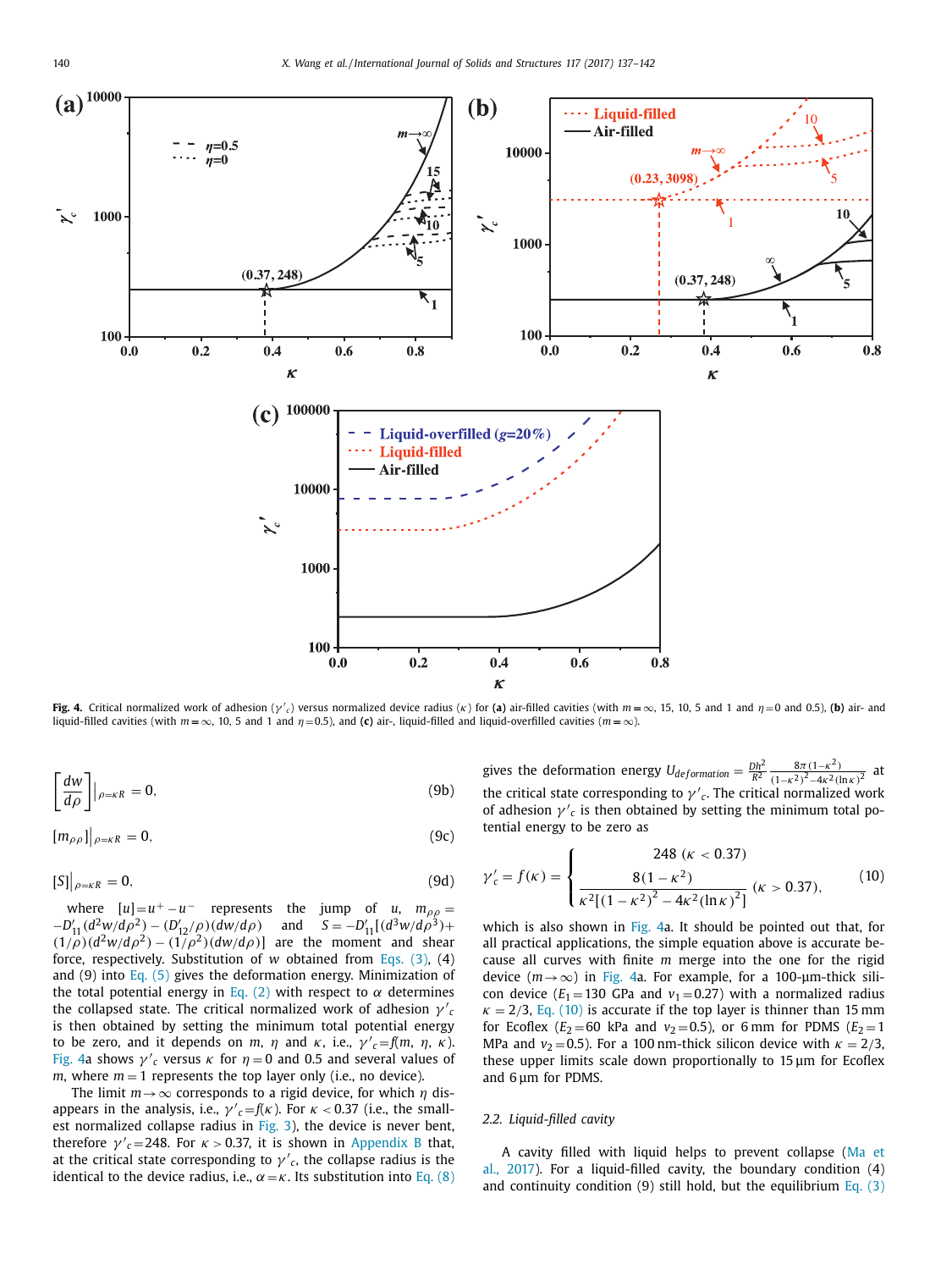<span id="page-4-0"></span>becomes

$$
\left(\frac{d^2}{d\rho^2} + \frac{1}{\rho} \frac{d}{d\rho}\right) \left(\frac{d^2}{d\rho^2} + \frac{1}{\rho} \frac{d}{d\rho}\right) w = p,\tag{11}
$$

where *p* is the liquid pressure to be determined from the conservation of the cavity volume because the bulk modulus of liquid (e.g., ∼ 2 GPa for water) is much larger than the elastic modulus of substrate [e.g., PDMS (20 kPa ∼ 3 MPa, Xue et al., [2017\)](#page-5-0) and Ecoflex (60 kPa, Ma et al., [2017\)](#page-5-0)] surrounding the liquid such that the liquid can be considered as incompressibe),

$$
\int_0^R w \cdot 2\rho \pi \cdot d\rho = 0. \tag{12}
$$

The dashed red curve in [Fig.](#page-2-0) 2 shows the normalized total potential energy for the system with the liquid-filled cavity. For the normalized works of adhesion  $\gamma' = 0$ , 248 and 3098, all curves for the liquid-filled cavity are much higher than those for the air-filled cavity. Here 3098 is the critical normalized work of adhesion for the liquid-filled cavity and small device radius (such that the device does not bend), and it is much larger than the corresponding 248 for the air-filled cavity. [Fig.](#page-2-0) 2b gives the normalized work of adhesion with several  $R$ ,  $t_2$  and  $h$  for liquid-filled cavity in Ecoflex (work of adhesion:  $16.8 \text{ m}$ ]/ $\text{m}^2$ ) determined from the literature (Ma et al., 2017). These [experimental](#page-5-0) results in the literature agree reasonably well with our collapse model. The slight discrepancies between theoretical and experimental results for liquid-filled cavity may result from that the work of adhesion estimated by contact angle formula may differ from the actual values of the materials used in the experiments. For all values of *m* (that may involve device bending) and  $\eta = 0.5$ , the curves of  $\gamma'_{c}$  for the liquid-filled cavity in [Fig.](#page-3-0) 4b are much higher than the air-filled cavity. All of these calculations suggest that the liquid-filled cavity is less susceptible to collapse.

The limit of a rigid device ( $m \rightarrow \infty$ ), which is still a good approximation for all applications involving the liquid-filled cavity, has the critical normalized work of adhesion

$$
\gamma_c' = \begin{cases}\n3098 \left(\kappa < 0.23\right) \\
\frac{32\left(1 - \kappa^2\right)^3}{\kappa^2 \left[\left(1 - \kappa^2\right)^2 \left(\kappa^4 - 14\kappa^2 + 1\right) - 24\kappa^2 (1 - \kappa^4) \ln \kappa - 16\kappa^2 (\kappa^4 + \kappa^2 + 1) (\ln \kappa)^2\right]} (\kappa > 0.23),\n\end{cases}\n\tag{13}
$$

which is much larger than Eq.  $(10)$  for the air-filled cavity, as shown in [Fig.](#page-3-0) 4b.

#### *2.3. Liquid-overfilled cavity*

A cavity overfilled with liquid further helps to prevent collapse. Here the overfill is represented by the percentage of liquid overfill  $g = V_{liquid}/V_{cavity} - 1$ , where  $V_{liquid}$  is the volume of the injected liquid, and  $V_{cavity} = \pi R^2 h$  is the cavity volume. The boundary condition  $(4)$ , continuity condition  $(9)$  and equilibrium Eq.  $(11)$  still hold, but Eq. (12) from liquid incompressibility now becomes

$$
\int_0^R w \cdot 2\rho \pi \cdot d\rho = \pi R^2 h g. \tag{14}
$$

The ground state (before collapse) has non-zero energy now because the overfill of the liquid induces deformation in the top layer (and possibly the device). A detailed analysis of collapse is given in [Appendix](#page-5-0) C. The limit of a rigid device  $(m \rightarrow \infty)$  is still a good approximation for all practical applications, and has the critical normalized work of adhesion



**Fig. 5.** Critical normalized work of adhesion ( $\gamma'$ <sub>c</sub>) versus liquid overfill percentage (*g*) when the device radius is less than the collapse radius ( $\kappa < \alpha$ ).

where  $\gamma'_{c} = 3098 + 20876g$  for  $\kappa < 0.23$  is a linear fit of the critical normalized work of adhesion  $(\gamma c)$  versus the liquid-overfill percentage (*g*) for  $\alpha > \kappa$  shown in [Fig.](#page-3-0) 5. Fig. 4c shows the critical normalized work of adhesion for a 20% liquid-overfilled cavity is much larger than those for the air- and liquid-filled cavities. While liquid overfill is more effective to prevent roof collapse, it should be cautioned that a large overfill may lead to significant bending of the device.

## **3. Concluding remarks**

Axisymmetric models of roof collapse are established in this paper to give the critical adhesion for liquid-overfilled, liquidand air-filled cavities. Scaling laws are established for the critical normalized work of adhesion via the normalized bending stiffness

$$
\frac{1}{(13)}(k > 0.23),
$$

(*m*) and normalized device radius (κ). The liquid-overfilled cavity gives the largest critical work of adhesion, and is therefore most effective to prevent roof collapse.

#### **Acknowledgments**

X.W., Y.M. and X.F. acknowledge the support from the National Basic Research Program of China (Grant No. 2015CB351900), National Natural Science [Foundation](http://dx.doi.org/10.13039/501100001809) of China (Grant Nos. 11202178, 11402135, 11320101001) and Natural Science Foundation of Hunan Province (Grant No. 14][3082). Y.H. [acknowledges](http://dx.doi.org/10.13039/501100004735) the support from [NSF](http://dx.doi.org/10.13039/100000001) (Grant Nos. DMR1121262, CMMI1300846, CMMI1400169 and CMMI1534120) and the [NIH](http://dx.doi.org/10.13039/100000002) (Grant No. R01EB019337). Y.X. gratefully acknowledges support from the Ryan Fellowship and the Northwestern University International Institute for Nanotechnology.

$$
\gamma_c' = \begin{cases}\n3098 + 20876g (\kappa < 0.23) \\
32\{(1 - \kappa^2)^2[(1 - \kappa^2)^2 + 12g^2 + 6g(1 + \kappa^2)] + 24gx^2(1 - \kappa^2) \ln \kappa - 48g^2\kappa^2(\ln \kappa)^2] \\
\kappa^2 (1 - \kappa^2)[(1 - \kappa^2)^2(\kappa^4 - 14\kappa^2 + 1) - 24\kappa^2(1 - \kappa^4) \ln \kappa - 16\kappa^2(\kappa^4 + \kappa^2 + 1)(\ln \kappa)^2] \\
-\frac{96g^2}{\kappa^2}(\kappa > 0.23),\n\end{cases}\n\tag{15}
$$